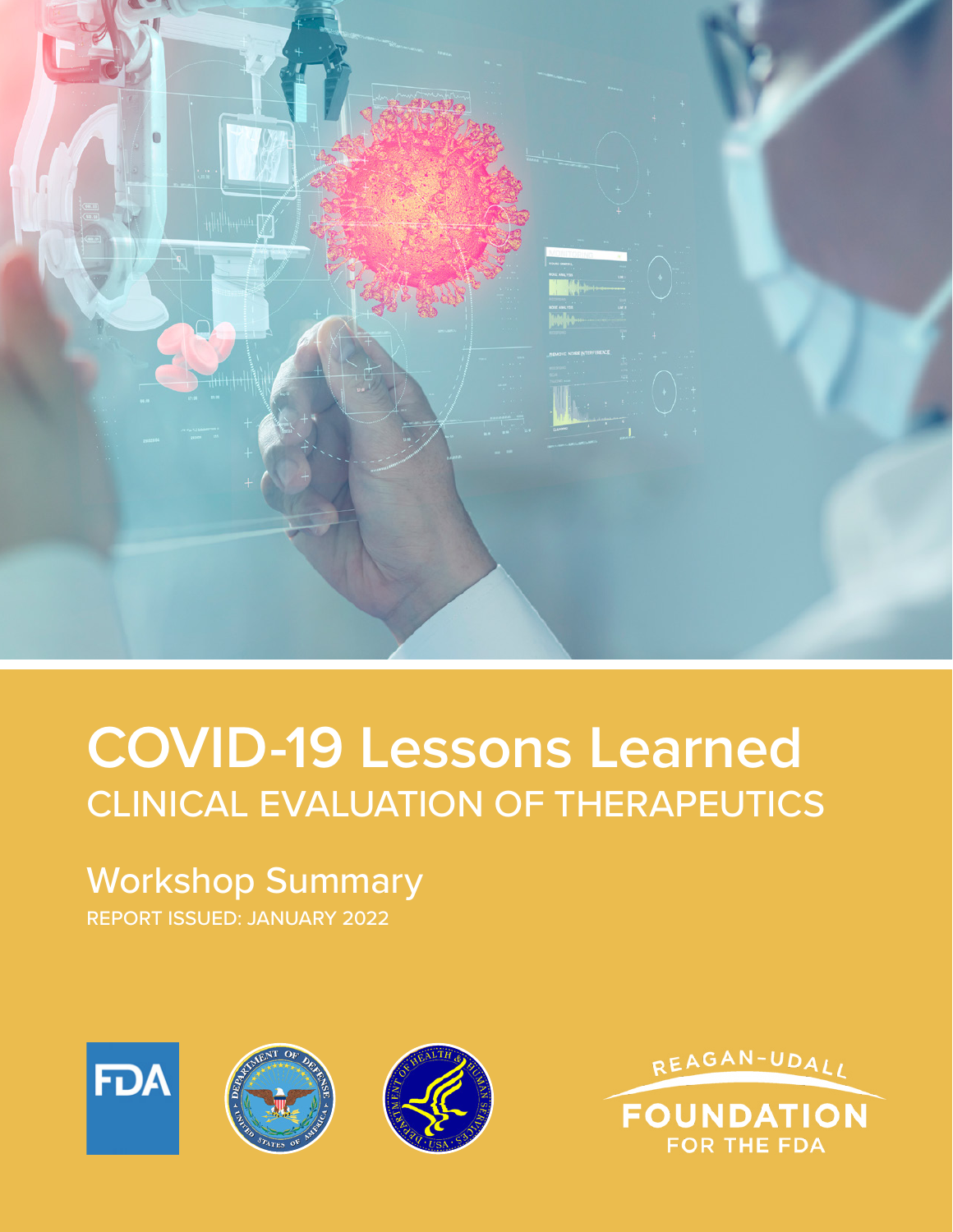# Table of Contents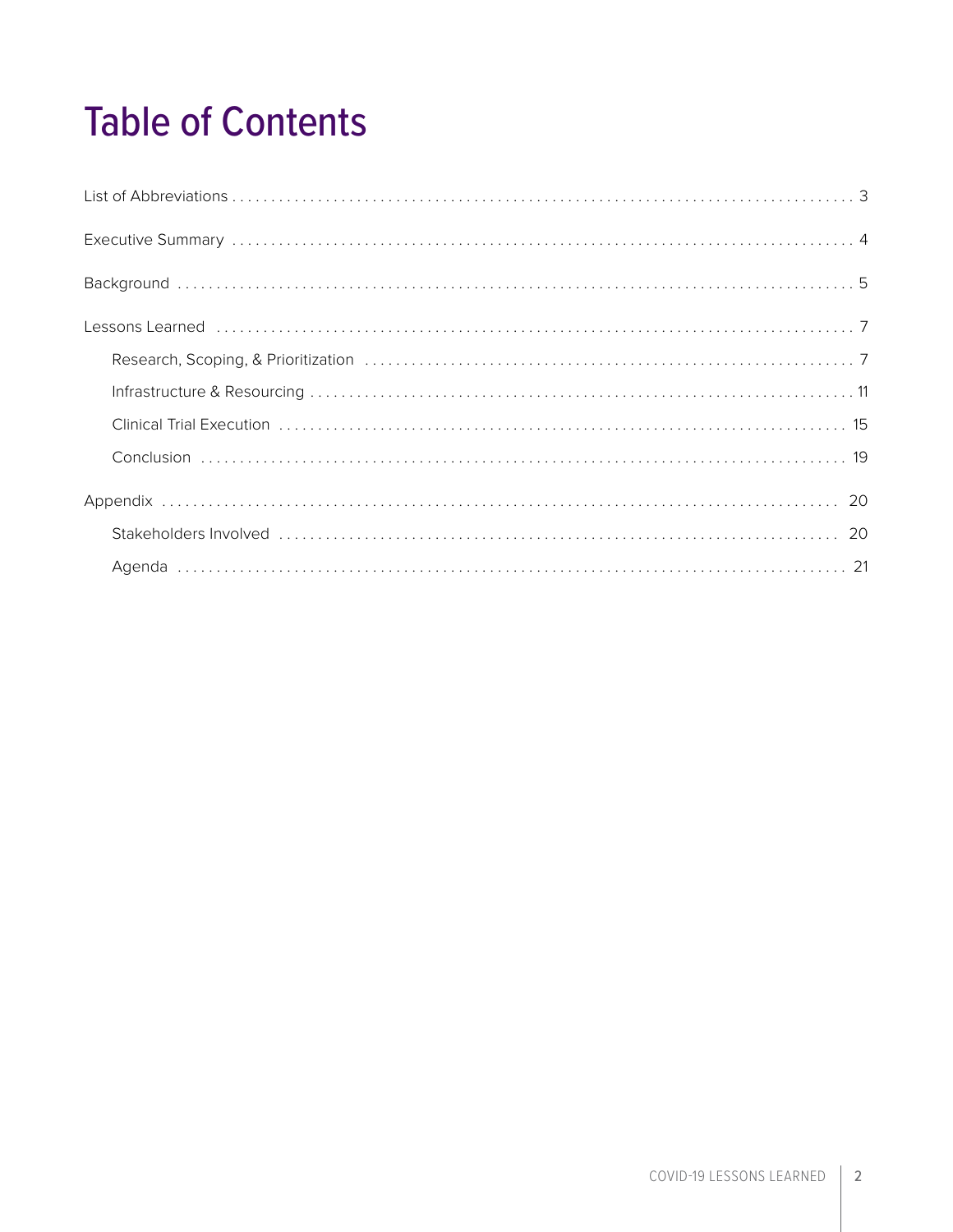# <span id="page-2-0"></span>List of Abbreviations

| <b>ACTIV</b> | Accelerating COVID-19 Therapeutic Interventions and Vaccines |  |  |
|--------------|--------------------------------------------------------------|--|--|
| ΑI           | artificial intelligence                                      |  |  |
| <b>ARDS</b>  | acute respiratory distress syndrome                          |  |  |
| <b>BARDA</b> | Biomedical Advanced Research and Development Authority       |  |  |
| <b>CMS</b>   | Centers for Medicare & Medicaid Services                     |  |  |
| <b>CoVPN</b> | <b>COVID-19 Prevention Network</b>                           |  |  |
| COVID-19     | coronavirus disease 2019                                     |  |  |
| <b>CRO</b>   | contract research organization                               |  |  |
| <b>EUA</b>   | <b>Emergency Use Authorization</b>                           |  |  |
| <b>FDA</b>   | US Food and Drug Administration                              |  |  |
| <b>HHS</b>   | <b>Health and Human Services</b>                             |  |  |
| <b>IRB</b>   | institutional review board                                   |  |  |
| <b>NIH</b>   | National Institutes of Health                                |  |  |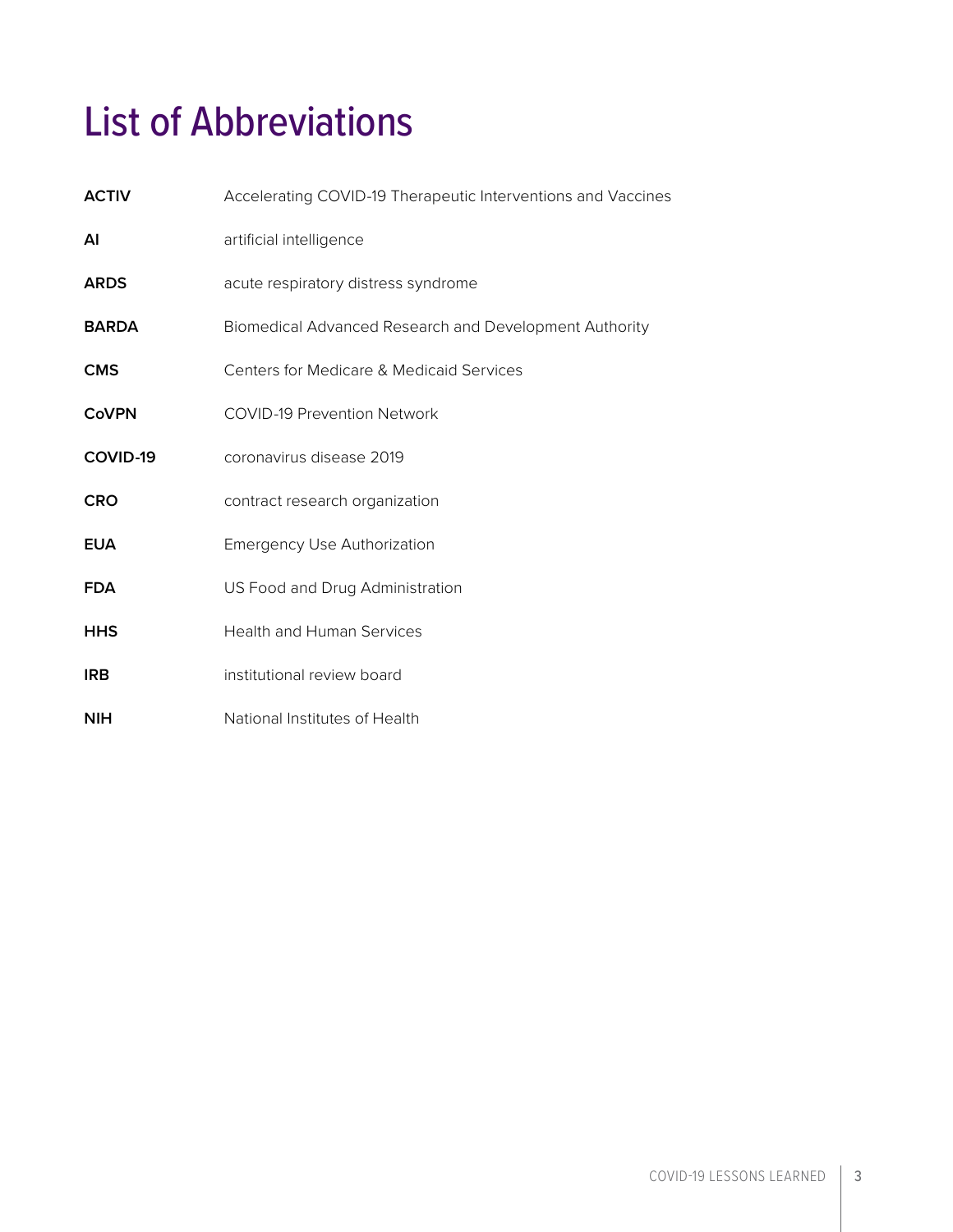# <span id="page-3-0"></span>Executive Summary

In May 2020, the U.S. government program Operation Warp Speed (now known as the Countermeasures Acceleration Group) was created to accelerate the development, manufacturing, and distribution of COVID-19 vaccines, therapeutics, and diagnostics. The program's Therapeutics team developed and implemented a two-pronged strategy, focusing on therapeutic candidates to (1) attack the virus and (2) manage its complications. In early 2021, the team launched a Clinical Evaluation of Therapeutics Lessons Learned Initiative to collect lessons learned from its COVID-19 response experience up to that point and distill them into actionable recommendations—for both immediate action and long-term preparations. In September 2021, federal leadership and key stakeholders came together for a virtual workshop hosted by the US Food and Drug Administration (FDA) to disseminate the findings and review the recommendations to enhance the scoping, prioritization, and communication of research activities within the context of a public health emergency.<sup>1</sup> While lessons will continue "to be learned," improvement can be made now. Within the discussions, five key themes emerged:

- **Plan ahead to ensure effective clinical trial design:** Within a public health emergency, research progresses rapidly, and established protocols and guidance are needed to ensure the generation of clinically actionable results
- **Enhance clinical trial infrastructure and agility:** Establish and expand clinical trial networks that can be readily "warmed up" to engage in pandemic research
- **Retain and expand the Accelerating COVID-19 Therapeutic Interventions and Vaccines (ACTIV) framework:** A central system for evaluating investigational therapies will make it easier for researchers to engage in the pandemic response
- **Support community research:** Clinical trials embedded within community care are critical for health equity and will require coordinated efforts to develop
- **Start now:** Many of the needs outlined in this document still exist within the ongoing COVID-19 pandemic, and future responses will be enhanced by early preparedness

This document provides a summary of the virtual workshop discussions and identification of lessons learned during the first year of the COVID-19 pandemic. Successes and struggles are highlighted, and opportunities to adapt to the ongoing COVID-19 pandemic and improve response for future public health emergencies are presented. Recommendations from the Clinical Evaluation of Therapeutics Lessons Learned Initiative<sup>2</sup> are elaborated on, and key considerations in the execution of these recommendations are discussed. Emphasis is placed on recommendations for the expansion of clinical trial networks into community settings and the resources that will be needed to support these efforts.

The lessons learned and recommendations outlined in this document are not intended to represent the U.S. government's final opinion or recommendations on these matters, as the COVID-19 pandemic is still ongoing.

<sup>1</sup> More information on the September 28 workshop, including the discussion document with the recommendations and a meeting recording, is available on the workshop website: [https://reaganudall.org/news-and-events/events/virtual-public-workshop-covid-19](https://reaganudall.org/news-and-events/events/virtual-public-workshop-covid-19-lessons-learned-clinical-evaluation) [lessons-learned-clinical-evaluation](https://reaganudall.org/news-and-events/events/virtual-public-workshop-covid-19-lessons-learned-clinical-evaluation).

<sup>2</sup> A full list of recommendations from the Clinical Evaluation of Therapeutics Lessons Learned Initiative is available in the [Appendix.](#page-19-0)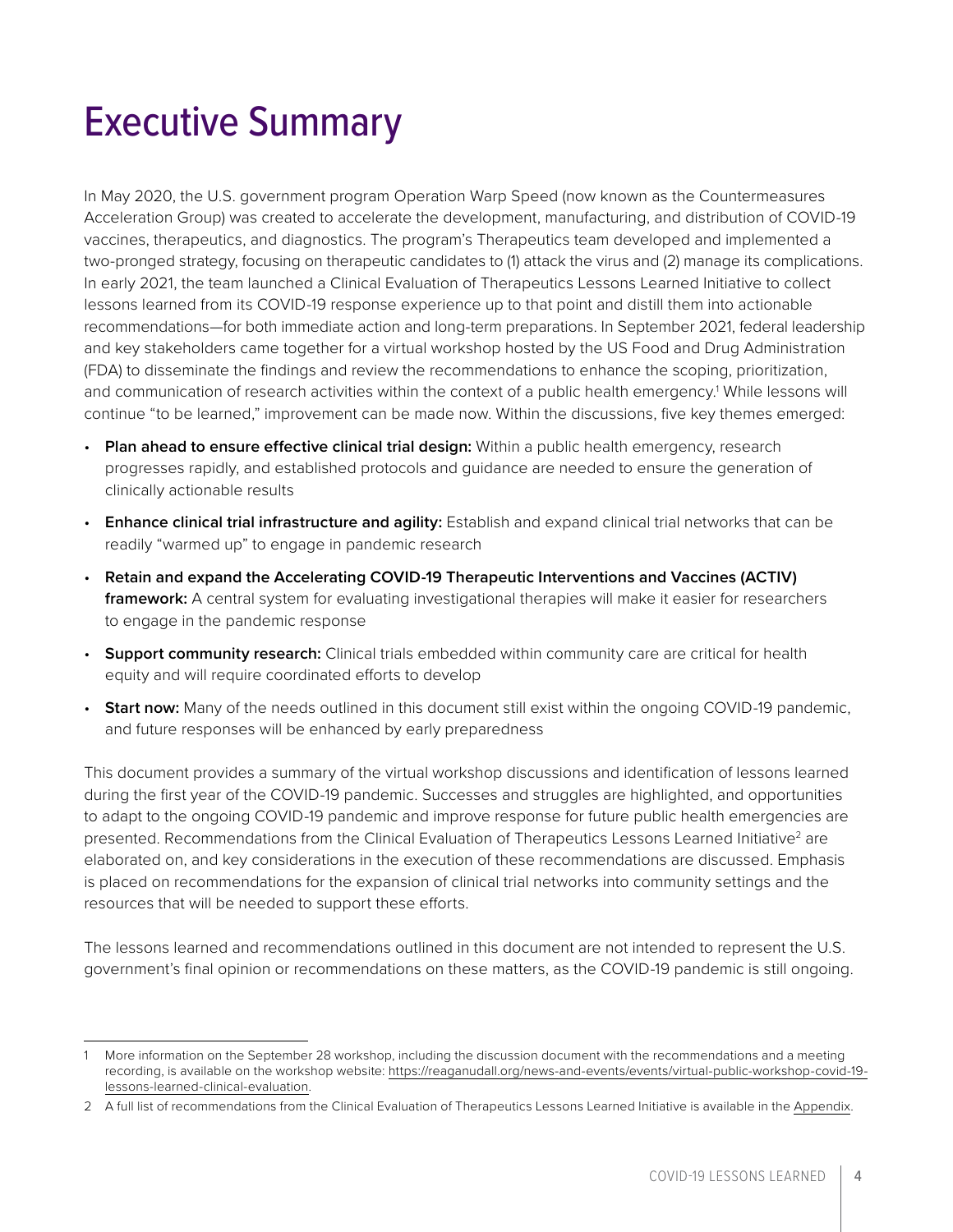# <span id="page-4-0"></span>**Background**

In May 2020, then Health and Human Services (HHS) Secretary Alex Azar and Defense Secretary Mark Esper created Operation Warp Speed, now known as the Countermeasures Acceleration Group. This U.S. government program was intended to accelerate the development, manufacturing, and distribution of COVID-19 vaccines, therapeutics, and diagnostics. The Therapeutics team, led by Dr. Janet Woodcock with overall leadership/ program management from Col. Deydre Teyhen and Dr. Kevin Bugin, developed a baseline view of the current portfolio and investments in COVID-19 across the Department of Defense, National Institutes of Health (NIH), and Biomedical Advanced Research and Development Authority (BARDA).

Informed by these efforts, the team defined the Operation Warp Speed Therapeutics strategy, which embodied a two-pronged approach, focusing on candidates to (1) attack the virus and (2) manage its complications. The Therapeutics leadership team held discussions with priority therapeutics manufacturers to identify specific areas where the U.S. government could accelerate development. The Therapeutics leadership team coordinated budgets to enable funding of contracts for procurement of product under Advance Purchasing Agreements, execution of platform clinical trials, and launch of communications activities to support trials and monoclonal antibody distribution and administration. As priority therapeutics manufacturers with Advance Purchasing Agreements with the U.S. Government began to prepare for potential Emergency Use Authorizations (EUAs), the Therapeutics leadership team provided direct preparatory support for the allocation and distribution of outpatient therapeutics. This support included leading the engagement with the Centers for Medicare & Medicaid Services (CMS) on the reimbursement path for outpatient drugs in the event of an EUA.

**FIGURE 1.** Lessons Learned were identified across five topic areas, with four being within scope of this initial effort and discussion.

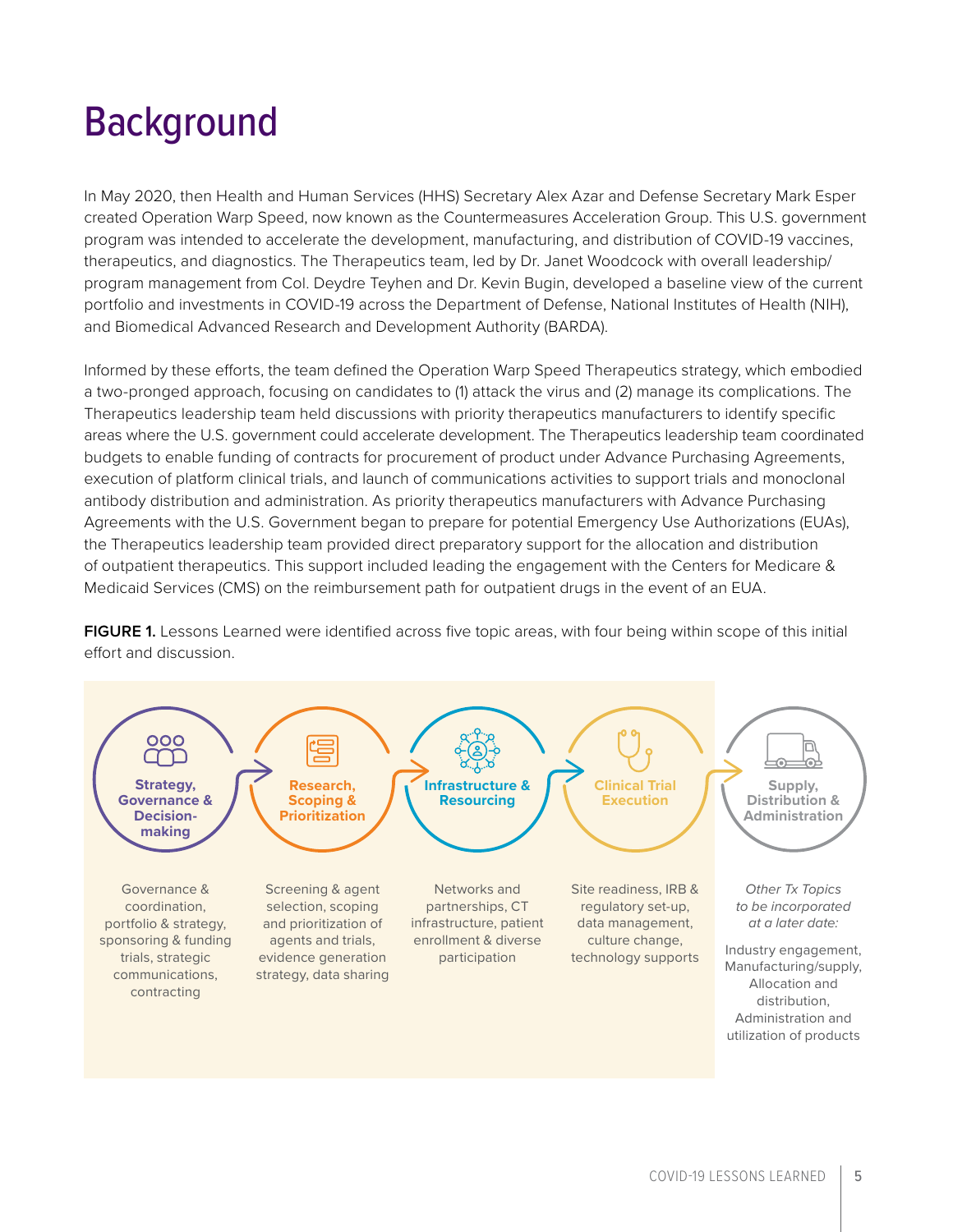In early 2021, members of the Therapeutics team launched a Clinical Evaluation of Therapeutics Lessons Learned Initiative to collect lessons learned from its COVID-19 response experience up to that point related to the clinical evaluation of therapeutics and distill them into actionable recommendations. The Federal COVID-19 Response Team for Therapeutics convened multistakeholder working groups<sup>3</sup> to review the lessons learned and develop recommendations to address them. Recommendations were developed by Working Group members, including leaders from across government bodies, think tanks, nonprofits, and industry associations, and reflect feedback and guidance from the Initiative's leadership group, which includes representatives from HHS, the Department of Defense, and Veterans Affairs.

In September 2021, federal leadership and key stakeholders came together for a virtual workshop hosted by the Reagan-Udall Foundation for the FDA (at the FDA's request), to disseminate these findings and review actionable recommendations to enhance the scope, prioritization, and communication of research activities within the context of a public health emergency.<sup>4</sup> To supplement the input gathered at the workshop, stakeholders were encouraged to submit comments on the workshop topics to a public docket<sup>5</sup> until December 28, 2021.<sup>6</sup>

<sup>3</sup> See [Appendix](#page-19-0) for a full list of stakeholders

<sup>4</sup> This project is supported by the FDA of the U.S. Department of Health and Human Services (HHS) as part of an award of \$41,665 in federal funds (100% of the project). The contents are those of the author(s) and do not necessarily represent the official views of, nor an endorsement, by FDA, HHS, or the U.S. Government. For more information, please visit [FDA.gov.](http://fda.gov/)

<sup>5</sup> A *docket* is a repository through which the public can submit electronic and written comments on specific topics to U.S. federal agencies such as the FDA. More information can be found at [www.regulations.gov.](http://www.regulations.gov/)

<sup>6</sup> The public docket for this workshop is available here:<https://www.regulations.gov/docket/FDA-2021-N-0977>.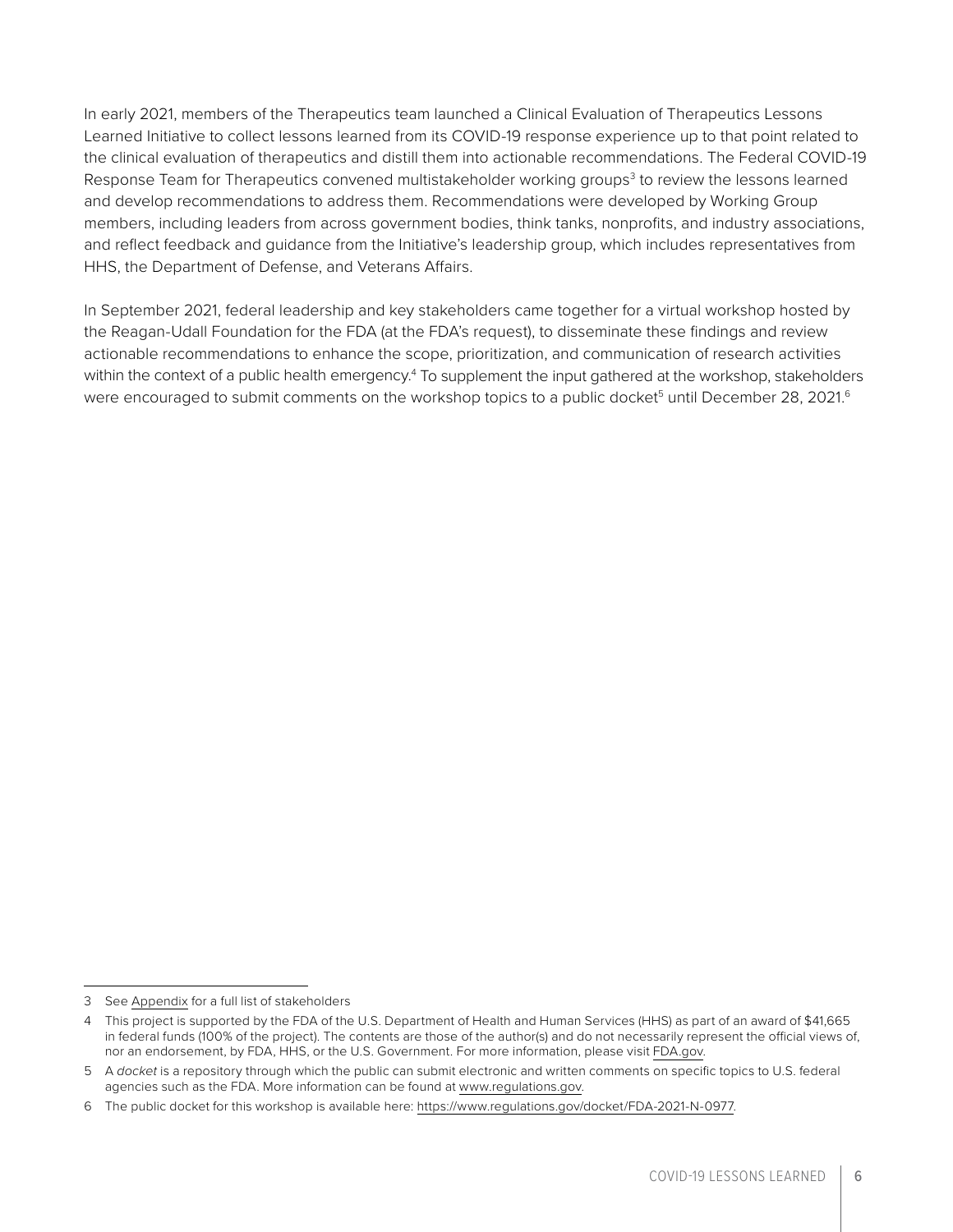# <span id="page-6-0"></span>Lessons Learned

## RESEARCH, SCOPING, & PRIORITIZATION

## **Recommendations: Research, Scoping & Prioritization**

- **RSP1:** Rapidly collect and disseminate enabling information such as pathogen identification, sequencing, and natural history data (through natural history registries).
- **RSP2:** Ensure the clinical trial ecosystem creates actionable evidence through developing strategy, guidelines, templates, incentives, and capacity building (eg, prioritize randomized trials).
- **RSP3:** Enable the open sharing of research strategy and plans amongst stakeholders in the clinical trial ecosystem to coordinate activities, including in funding announcements.
- **RSP4:** Establish efficient and effective systems for sharing early research data and results with other researchers outside of publication channels.

### **LESSON 1 Recommendations 1–4**

#### **The groundwork for a pandemic response plan should be laid in advance such that it can be leveraged to support the immediate and equitable dissemination of information and research guidance.**

The academic and medical communities were eager to get involved during the early stages of the COVID-19 pandemic, and it can be expected that research will begin immediately in the setting of a public health emergency. However, very few trials in the early stage of the pandemic were adequately designed and powered to yield clinically actionable results, and many of them were duplicative or chasing weak scientific and clinical leads. With some exceptions, by the time larger, well-designed trials were deploying, patient populations and clinical capacity had been depleted.

Smaller companies and research units struggled to identify areas of need, making integration into larger research protocols difficult. Moreover, access to emerging data was challenging, with the research community relying on potentially misleading information about the virus and disease. This made it challenging for key stakeholders to stay up to date with rapidly evolving information about SARS-CoV-2, COVID-19, and potential therapeutic agents; smaller groups in particular struggled to identify key stages within the clinical history of the disease where there was a need for novel therapeutic intervention.

The sooner the infrastructure is in place to support pandemic research, the sooner a coordinated response can begin. There is an opportunity now to leverage the experiences from the COVID-19 pandemic to develop a **blueprint for a pandemic response strategy and tactical plan** for therapeutic development that will provide guidance to support the unified response to a future pandemic or public health emergency. The ideal response strategy and tactical plan will include considerations for not only the U.S. government and large, established research organizations, but smaller companies and academic institutions as well.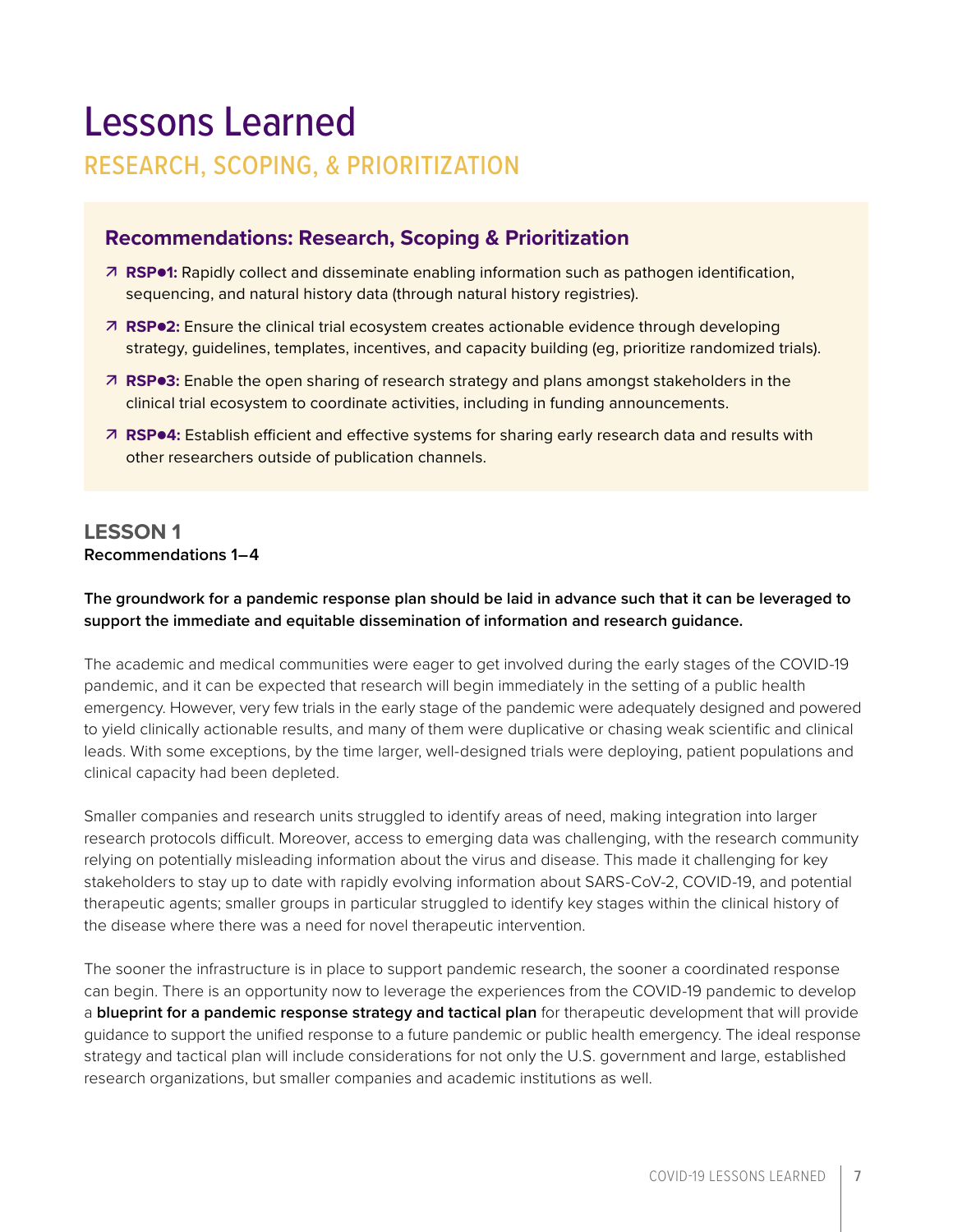One of the key goals of an effective pandemic response plan will be the development and dissemination of **guidance to support trial design** within a public health emergency to ensure the yield of clinically actionable results. When developing clinical trial guidance, experiences from ACTIV (discussed in greater detail below) should be reviewed to determine not only what scientific considerations will need to be made in evaluating novel therapeutics and clinical trial results, but also practical considerations, such as manufacturing and distribution. There is also a need for a **unified, academic resource** for researchers to easily access emerging information about the disease/condition, as well as a means to effectively communicate emerging research to the scientific community. **Additional pandemic preparedness research** will be necessary to identify needs and support investments in pandemic preparedness and response efforts at both the government and industry level. Such research will illuminate additional market-shaping mechanisms to promote investment in pandemic preparedness, such as advanced purchasing agreements and stockpiling.

There is also a need for **clinical trial networks conducting ongoing platform clinical trials** that can be "kept warm" and then repurposed in the pandemic response to support the implementation of effective research. Having existing networks and platform trials in place will allow more rapid scientific engagement so that investigators have the opportunity to participate in the pandemic response without exhausting clinical trial resource pools with small—and likely uninformative—trials. Platform trials should be shaped to support nuanced aspects of the pandemic response, including the following:

- **Community care.** Platform trials and clinical trial networks should be integrated within community care settings, and community providers should be engaged in this research. Many communities, including those that are historically underserved, did not have access to emerging COVID-19 research, which influenced the quality of care that they were able to receive. Community engagement cannot just be initiated in response to a public health emergency. Significant and sustained time and effort are required to establish these relationships. Specific recommendations for developing community partnerships are outlined in the [Infrastructure & Resourcing](#page-10-0) and [Clinical Trial Execution](#page-14-0) sections.
- **Therapeutic development and regulatory approval.** For drugs with clear, large treatment effects, navigating requirements for regulatory agencies is easier than for agents with smaller effect sizes. A platform clinical trial can provide guidance and support regarding optimal trial design for potential therapeutics with smaller but potentially clinically meaningful effects on disease outcomes, in which interpretation of results and confounding factors may be challenging.
- **Non-COVID-related clinical trials.** Many modifications were needed to support clinical trials for other indications during the COVID-19 pandemic. Established clinical trial networks could help support nonpandemic–related clinical trials in adopting procedures in a changing health care environment (e.g., use of local clinics, offsite monitoring, remote collection of consent).

## **LESSON 2 Recommendations 2–3**

**The ACTIV structure**<sup>7</sup>  **(See Figure 2.) provided a useful, central system for evaluating novel therapeutics and should be retained and expanded for evaluation of products across the disease spectrum.**

<sup>7</sup> More information about ACTIV is available here: [https://www.nih.gov/research-training/medical-research-initiatives/activ.](https://www.nih.gov/research-training/medical-research-initiatives/activ)

<sup>8</sup> More information about the COVID R&D Alliance is available here: [https://www.covidrdalliance.com/.](https://www.covidrdalliance.com/)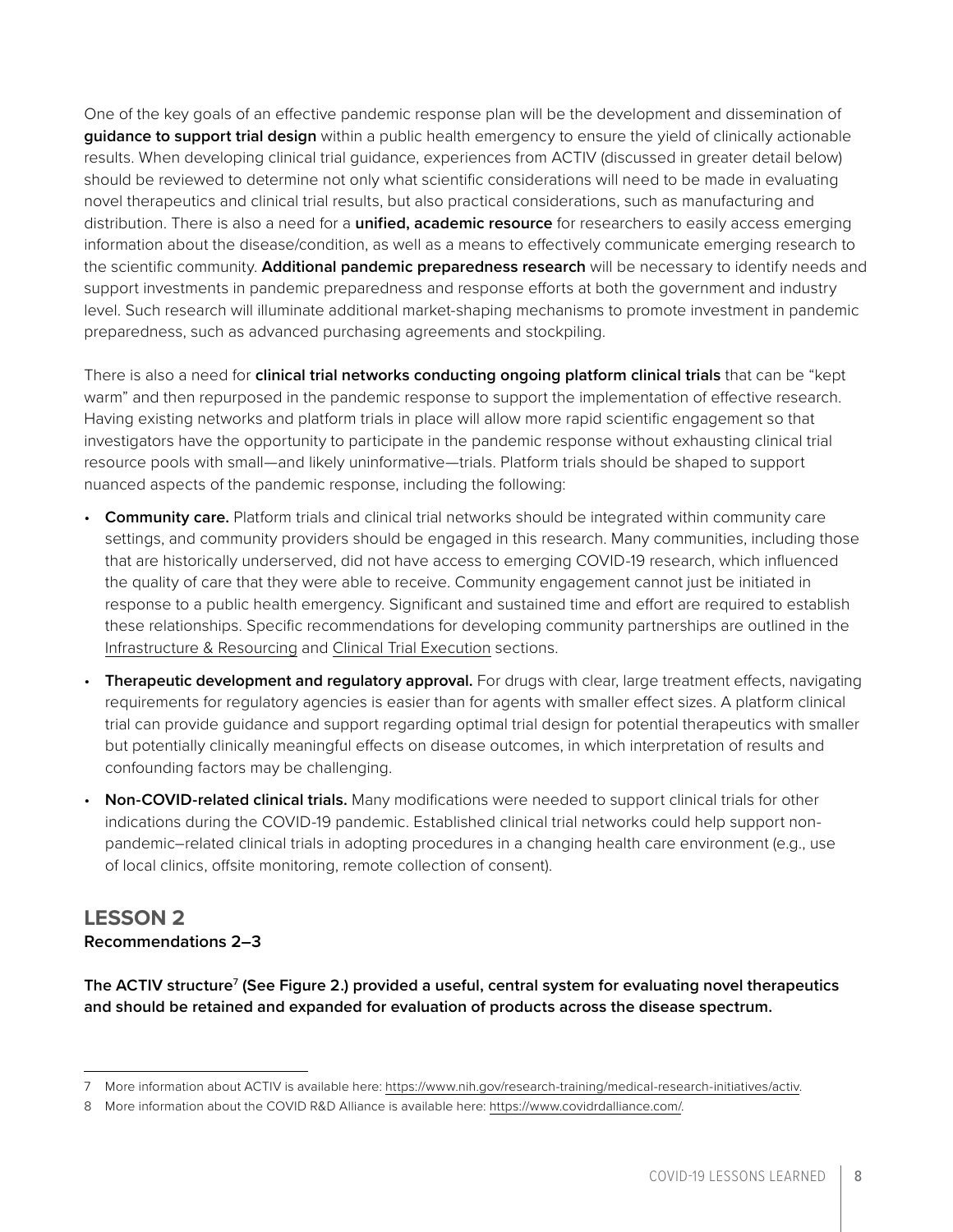As pandemic research and development has progressed, a variety of government- and industry-sponsored coalitions emerged to identify promising therapeutics for COVID-19. Among these, the Therapeutics Clinical Working Group within ACTIV developed key protocols for prioritization and testing of agents, with the overarching goal of producing clinically actionable results. Individualized criteria and protocols were developed iteratively as new information about COVID-19 emerged. Similar initiatives self-assembled within the industry setting, such as the COVID R&D Alliance,<sup>8</sup> which ultimately adopted similar criteria for evaluating potential therapeutics.





In the initial stages of ACTIV, priority was given to agents targeting the most urgent need within the spectrum of disease (i.e., treating those hospitalized with COVID-19). While companies understood that there was a need to quickly operationalize around near-term products targeting the most urgent need, there were many "biologically plausible" products that did not fit into these strategic goals. It was challenging for companies and researchers to assess the value of therapeutics that fit into the disease spectrum less clearly (e.g., those preventing COVID-19 or treating mild disease). It was unclear at what point in the disease state these products should be tested and how they would be assessed. As the pandemic continued and ACTIV priorities expanded, it remained challenging for many smaller companies to identify the greatest therapeutic needs.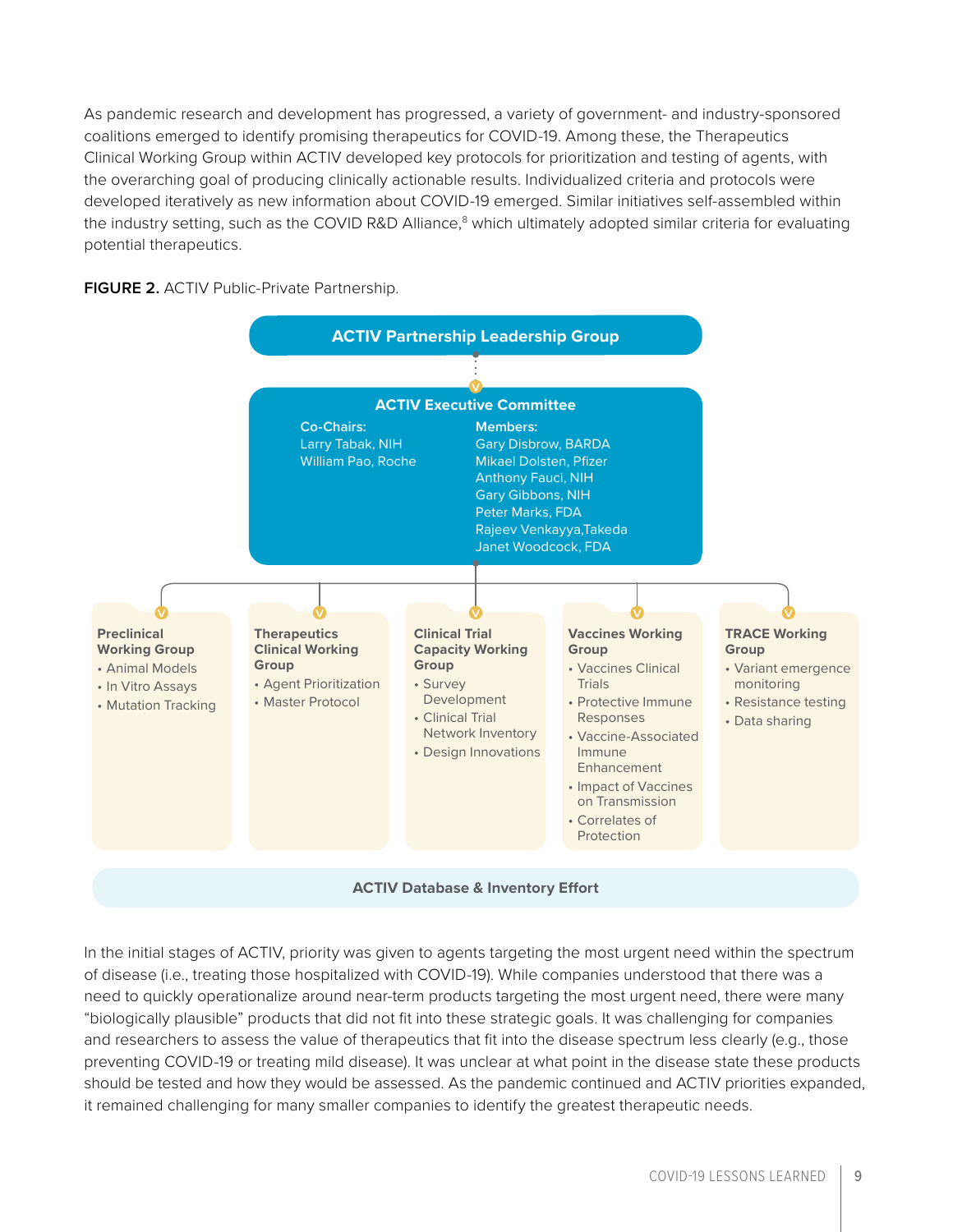Criteria and protocols should be established supporting the development of products across the disease spectrum to make it easier for companies to engage at all stages. The easiest way to do this is by leveraging the existing frameworks developed for COVID-19 rather than rebuilding the therapeutic prioritization pipeline from scratch with each public health emergency. For example, the ACTIV framework can be **retained and expanded** to provide a research system for stakeholders to "plug into," with a clear path for development and relevant end points needed for evaluation. When developing criteria for prioritization of novel agents, considerations should include the scientific/clinical profile in addition to the **scalability** of production and distribution and the **long-term projections** for the disease/condition. Experiences from BARDA, which developed a prioritization process and mechanisms to support access to research supplies, can also be leveraged.

Additionally, many agents got stuck in the "valley of death" between phase 1 and phase 2/3 trials. Across the clinical trial ecosystem, there is a significant barrier at this stage for many therapeutics. Efforts are needed to help bridge the gap between early- and late-phase trials to expand the repertoire of potential therapeutic agents. For example, during vaccine development, Operation Warp Speed worked with companies to collapse trial phases while retaining scientific integrity. Similar support for non-vaccine therapeutics could have helped promising investigational therapeutics to overcome this hurdle and bolster the repertoire of agents in late-phase clinical trials.

There is also potential to use artificial intelligence (AI) and machine learning at various points in the research process. For example, AI can be used for data mining medical literature or supporting screening of potential agents; such methods may be integrated into future ACTIV frameworks.

### **LESSON 3 Recommendation 2**

**Pandemic response plans must take a more long-term view of the disease/condition, and a more robust pipeline is needed to support the development of therapeutic agents across the disease spectrum.**

During the COVID-19 pandemic response, vaccines were treated as an end-all solution, but eradication is unlikely for a respiratory virus. Therapeutics were originally considered to be a bridge to the vaccine, but COVID-19 is going to be a significant public health concern well into the future. A more robust pipeline to support earlier development of a range of therapeutics was needed, informed by a broader view of how the pandemic would evolve over time.

Funding was a major limitation to the development of a robust therapeutic pipeline. If more resources were put into the development of a diverse antiviral repertoire, some therapies currently in the pipeline may be further along in development. **Additional, consistent funding** is needed to maintain the development of a robust therapeutic catalog to support the pandemic response. Pandemic therapeutic response plans require a **multipronged approach** to treatment, which will contribute to overall preparedness in the event of a transition from pandemic to endemic. Development of diverse therapeutics will also provide spillover benefits to related diseases and conditions, as is already emerging with COVID-19 and other respiratory conditions.

A broader view of therapeutic research may help to preserve the existing research and development landscape within a given field. As the field of antiviral research and development shifted to a niche aspect of COVID-19 research, other research areas such as HIV went largely dormant. Non–COVID-19-related questions were perceived as "soft problems." As a result, there was an exodus of experienced medicinal chemists and biologists from antiviral research and development to other areas, which may hinder antiviral research moving forward.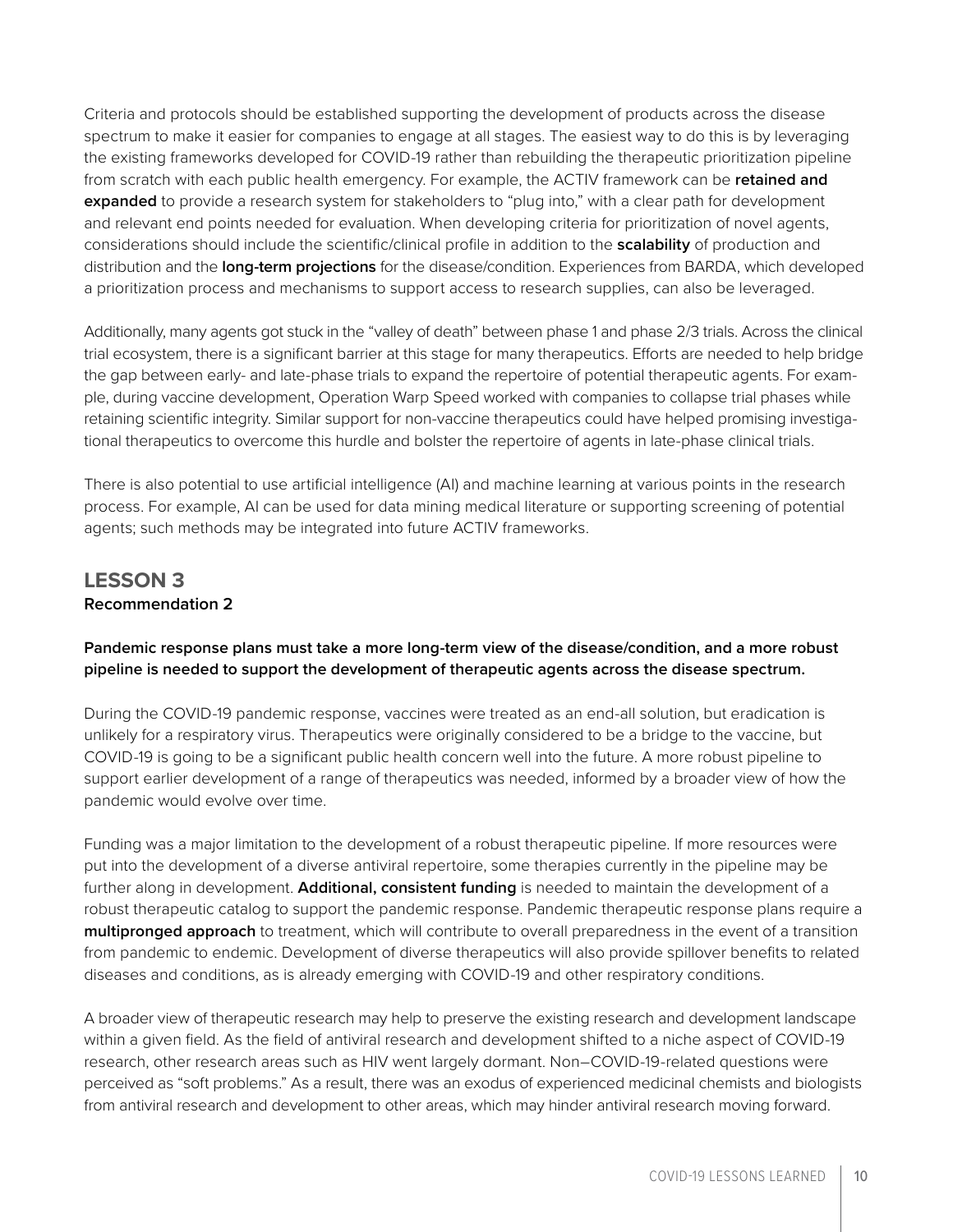# <span id="page-10-0"></span>INFRASTRUCTURE & RESOURCING

#### **Recommendations: Infrastructure & Resourcing**

- **IR1:** Identify and leverage existing clinical trial network infrastructure (including NIH-funded networks, nonprofit & industry/CRO sites networks) and public-private partnerships (e.g., ACTIV) to maintain a "warm base" for public health emergencies and that can be deployed against high priority unmet needs.
- **IR2:** Build, engage, and support more community-based institutions/networks to improve the diversity and representativeness of clinical trials and ability to deploy pragmatic trials.
- **IR3:** Remove post-pandemic barriers to expanded adoption of decentralized/hybrid trials and remote monitoring tools.
- **IR4:** Research, develop, and share best practices on managing patient enrollment with a focus on prioritized trials/platforms while enabling co-enrollment.
- **IR5:** Determine best practices for increasing participation in trials from underrepresented communities and create action plans for improvement.

### **LESSON 1 Recommendations 2 & 5**

#### **Infrastructure is needed to develop community partnerships and engage and support community clinics to participate in clinical trial research.**

Current large clinical trial networks can be thought of as experienced, ready networks. Many of these are maintained by global clinical research organizations (CROs). Within these organizations, established project management processes allowed some clinical trials to move forward faster. However, CROs may not be best positioned to ensure community engagement within clinical trials. Despite efforts to democratize research, many patients remain underserved and underrepresented within COVID-19 clinical research, and the infrastructure and relationships needed to effectively reach these communities are lacking. In the future, authentic, communitydriven engagement can be facilitated by **embedding clinical trials** into community health care settings. The pandemic highlighted that a sound and experienced regulatory infrastructure does not currently exist to support connection with and integration of underserved communities within clinical trial research. An effective public health response requires a "both/and" strategy—not an "either/or"—and new and existing clinical trial networks must be equipped to engage community sites in ongoing and future research.

Community centers and hospitals may require **dedicated staff and/or resources** to support the implementation and management of clinical trials. Training and support for research at expansion sites during the pandemic was a major limitation, and some aspects of clinical trial project management (e.g., central institutional review board [IRB] and ethics committee submissions, contracting, site documentation) may be beyond the scope of smaller hospitals' capabilities. Additionally, staff at community health care facilities are often overburdened and lack the bandwidth to accommodate additional responsibilities. Providing dedicated support (e.g., personnel, funding) can help overcome some of these barriers. Personnel support from academic centers with experience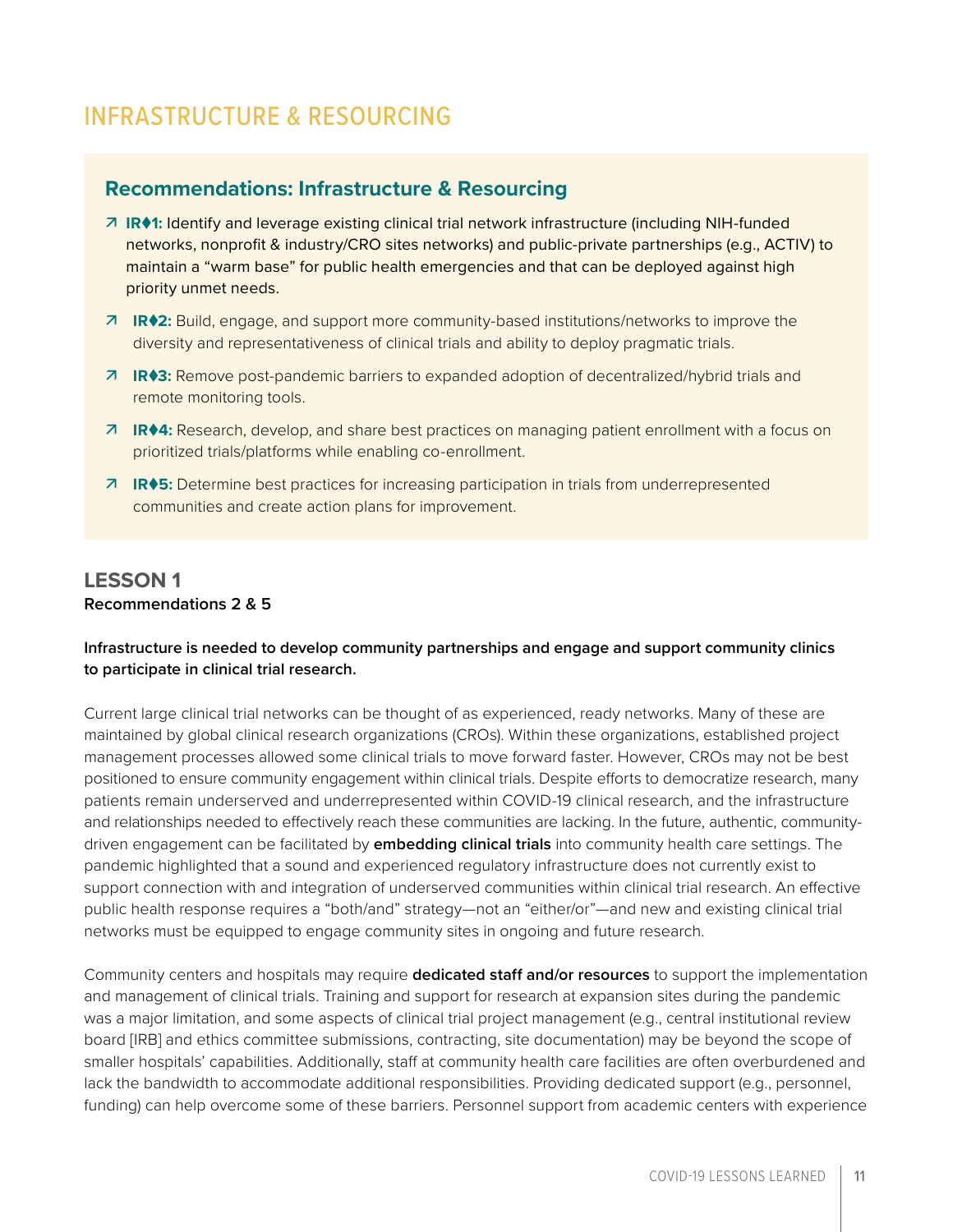can help "grease the wheels" to move things forward in the form of both training and staffing. Preexisting relationships provide the greatest opportunity to move forward quickly, and it is important to establish these partnerships before the next public health emergency.

Resourcing needs for community centers will be dependent on what kind of research is performed at these sites. Some types of trials may be more easily implemented within the community setting than others (such as pragmatic trials, which require less infrastructure and are less risky for both patients and providers). Ultimately, community-based investigations should be **driven by communities** themselves. Rather than directing community clinics to participate in research, larger organizations should collaborate with these clinics to identify relevant clinical questions and the resources needed to support these investigations.

Clinical trial accessibility is not only about physical placement within the community, but assurance that the questions being asked address the needs of the community participants involved. It is therefore critical that the development of research infrastructure incorporates the perspectives, preferences, and needs of the respective community. These endeavors will be multipronged and will include enhancing awareness, improving access, and optimizing community communication and engagement.

The establishment of community relationships will also require initiatives to understand, address, and respond to any mistrust within the community, particularly related to **management and use of health information**. Privacy and confidentiality are major considerations that will need to be addressed operationally. This will include more granularity about what information is needed and how it is being handled, as well as clear communication about how the information will be used to benefit patients. Logistical aspects of electronic health information should be considered, including what the data will look like, how it will be stored, and how it will be shared. Additional technology infrastructure may be needed support the protection of sensitive patient-level health information.

## **LESSON 2 Recommendations 3 & 5**

#### **Pandemic "playbooks" are needed to provide guidance on clinical trial development, including assessment of resource capabilities and navigation of regulatory requirements.**

During the early stages of the pandemic, clinicians were tasked with treating patients without access to relevant tools or information, such as the natural history of the disease. Research efforts began rapidly but were poorly coordinated, developed, and organized. Most—if not all—early trials lacked the statistical power to contribute to generalized learning. At the most basic level, there was not an agreed-upon definition of an adequately designed clinical trial and key outcomes for assessment, which made it nearly impossible for people to effectively design and implement COVID-19 therapeutic research. More guidance on trial design was needed, not only at the institutional level, but also at federal and global levels as well, to ensure that end results and even clinical trial definitions were comparable and relevant to clinical practice.

There is a need for a series of **pandemic playbooks** (See Figure 3.) to outline effective clinical trial development, addressing scientific considerations such as end points and controls as well as logistical considerations. Supply chain issues, for example, represented a new and unexpected challenge that even established clinical trial platforms were unprepared to address, and guidance on how to adequately resource trials within the unique setting of a public health emergency is needed. In many cases, individual sites navigated emerging,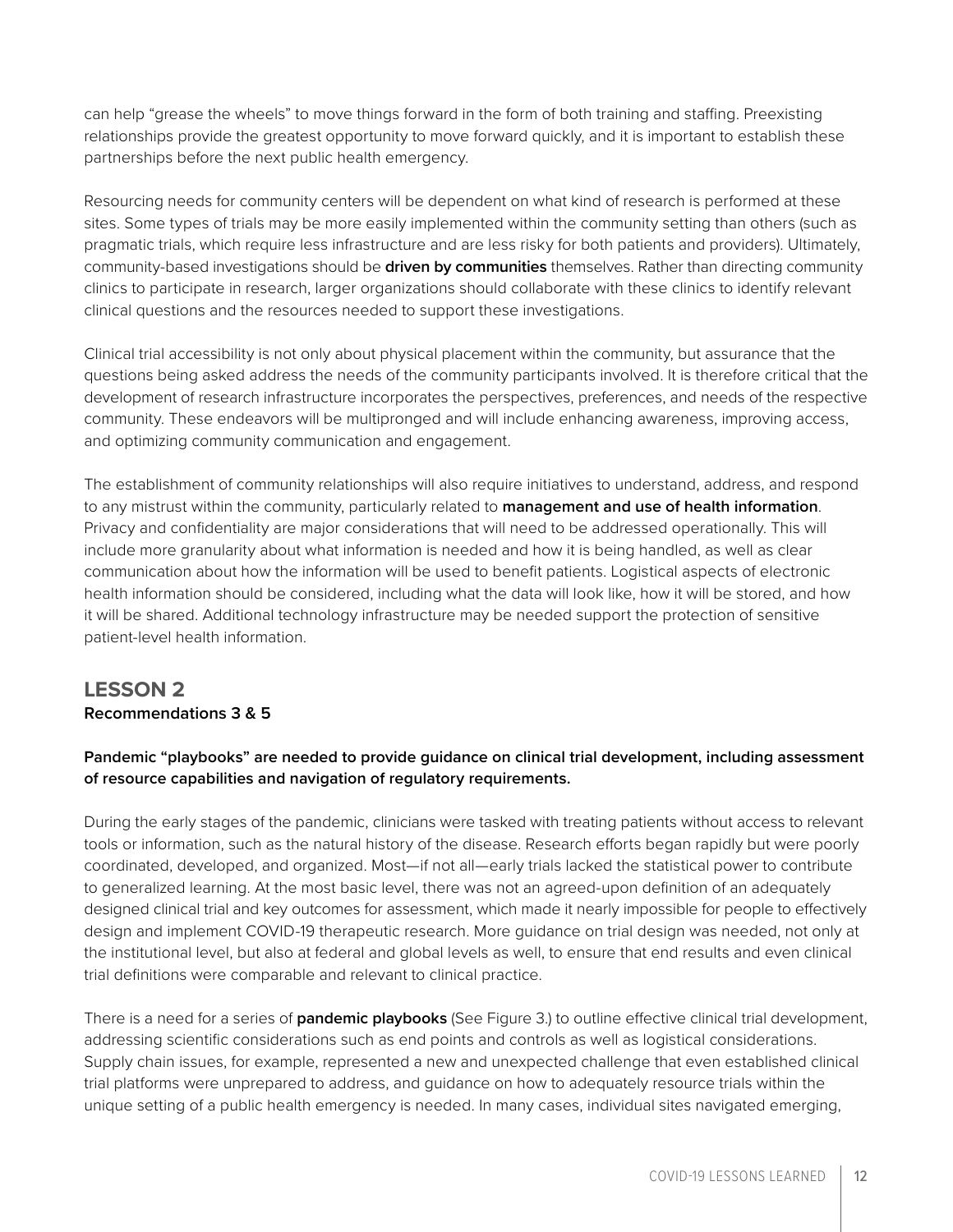shared challenges and changes alone, which was both inefficient and untenable over the long term. Larger and smaller clinical trials experienced unique needs based on experience and resource capabilities. Tailored recommendations to support more effective trial design and management can help research institutions address and respond to atypical research settings such as those that emerged during the COVID-19 pandemic.

**FIGURE 3.** Pandemic playbooks can address clinical trial development, logistics, and navigation of regulatory requirements.



It is important that clinical trial guidance addresses both scientific and logistical issues related to **equity** as well. During the COVID-19 pandemic, there was a rapid transition from in-person to remote activities in clinical trials—efforts that were supported by ongoing decentralization efforts and regulatory flexibility. While these processes were critical to ensuring the continuity of safe research, increased use of telehealth has exacerbated disparities in access to health care for some populations. To prevent the creation of another subset of "haves and have nots," clinical guidance should consider and address access to technology and social determinants of health in a standardized, routine manner that is not stigmatizing or discriminatory.

Another important consideration for pandemic response playbooks is the management of non–pandemicrelated clinical trials. As the clinical trial ecosystem rapidly shifted to address issues related to COVID-19, most other clinical research was paused or discontinued entirely. The pandemic disrupted the progress of innovative experimental medications for even the most vulnerable patients, including those with life-threatening diseases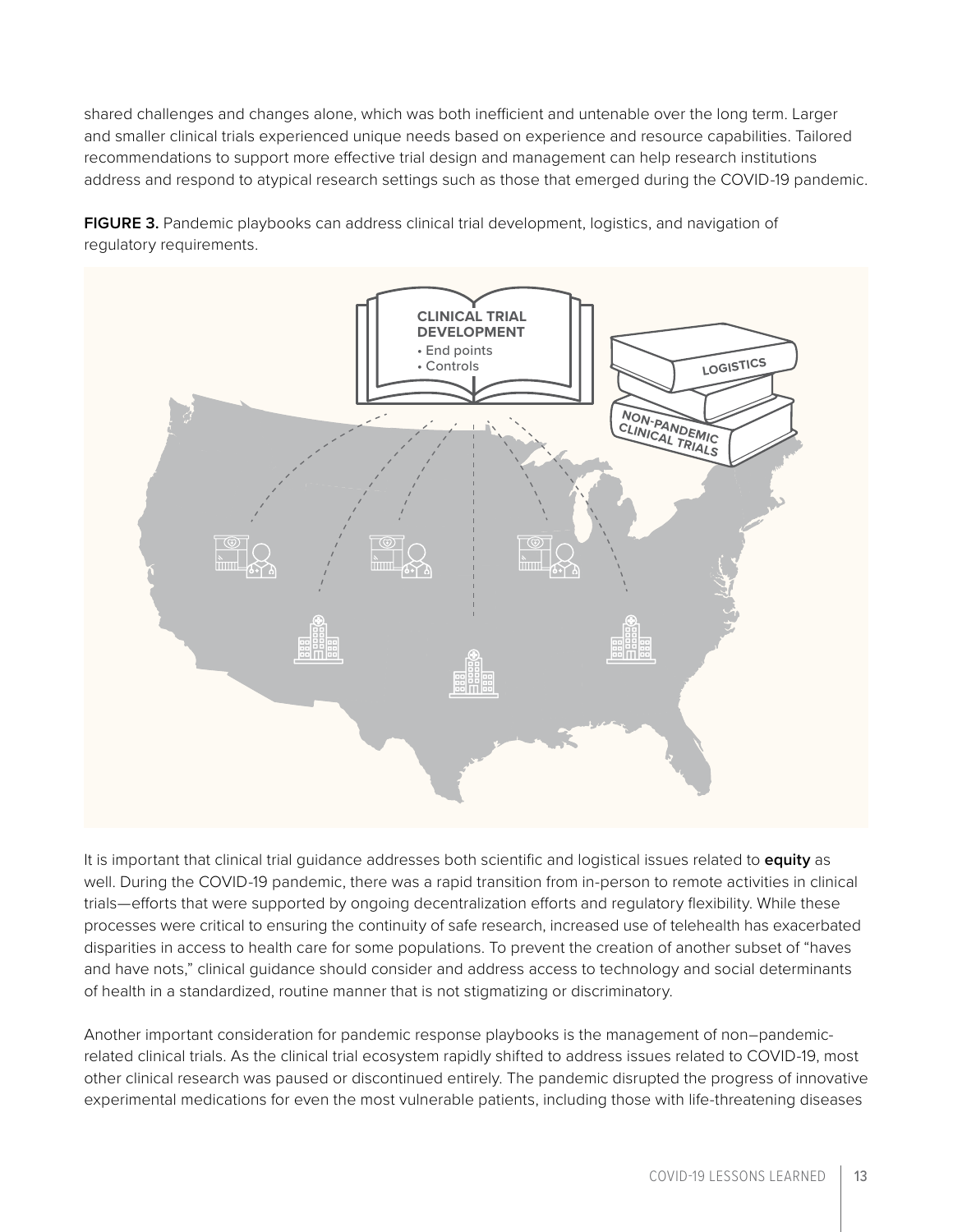(e.g., cancer, cardiovascular disease). While critical non–pandemic-related research must be allowed to continue, considerations are needed to mitigate the impact on and from infrastructure strain.

### **LESSON 3 Recommendations 1 & 2**

#### **Community clinics and large clinical trial networks should be engaged in ongoing pandemic- and non– pandemic-related research in the interim to keep these systems "warm" in anticipation of future public health emergencies.**

Many clinical trial networks and partnerships that led the pandemic response, such as ACTIV and the COVID-19 Prevention Network (CoVPN), were built on the foundation of existing clinical trial infrastructure and highlighted the need for clinical trial networks that can be rapidly engaged to support the coordination of effective research in a public health emergency. A dedicated pandemic trial network is unlikely to be effective, so the key question is how to keep the general **clinical trial infrastructure "warm and ready"** to be engaged for a public health emergency in the interim. Both community clinics and large clinical trial networks can be engaged in pandemicand non–pandemic-related research, including comparative effectiveness research on emerging therapeutics in a variety of health care settings. Such studies will require adequate funding and resources. Recommendations for supporting community clinics to undertake research are provided in *Infrastructure & Resourcing Lesson 1*.

As clinical trials become decentralized, considerations must be made regarding the differing organizational needs of various trials (e.g., comparative vs investigational), as well as inherent risks to study participants, providers, and clinical trial staff. Certain centers have different capabilities to support clinical trials based on their local resources, which may determine their ability to address certain research issues. Early learning and relationship-building opportunities within communities should begin with trials that require less preexisting infrastructure, such as pragmatic trials, which mirror real-world clinical practices and require less risk for both patients and investigators, and tackle relevant, prioritized research questions for communities.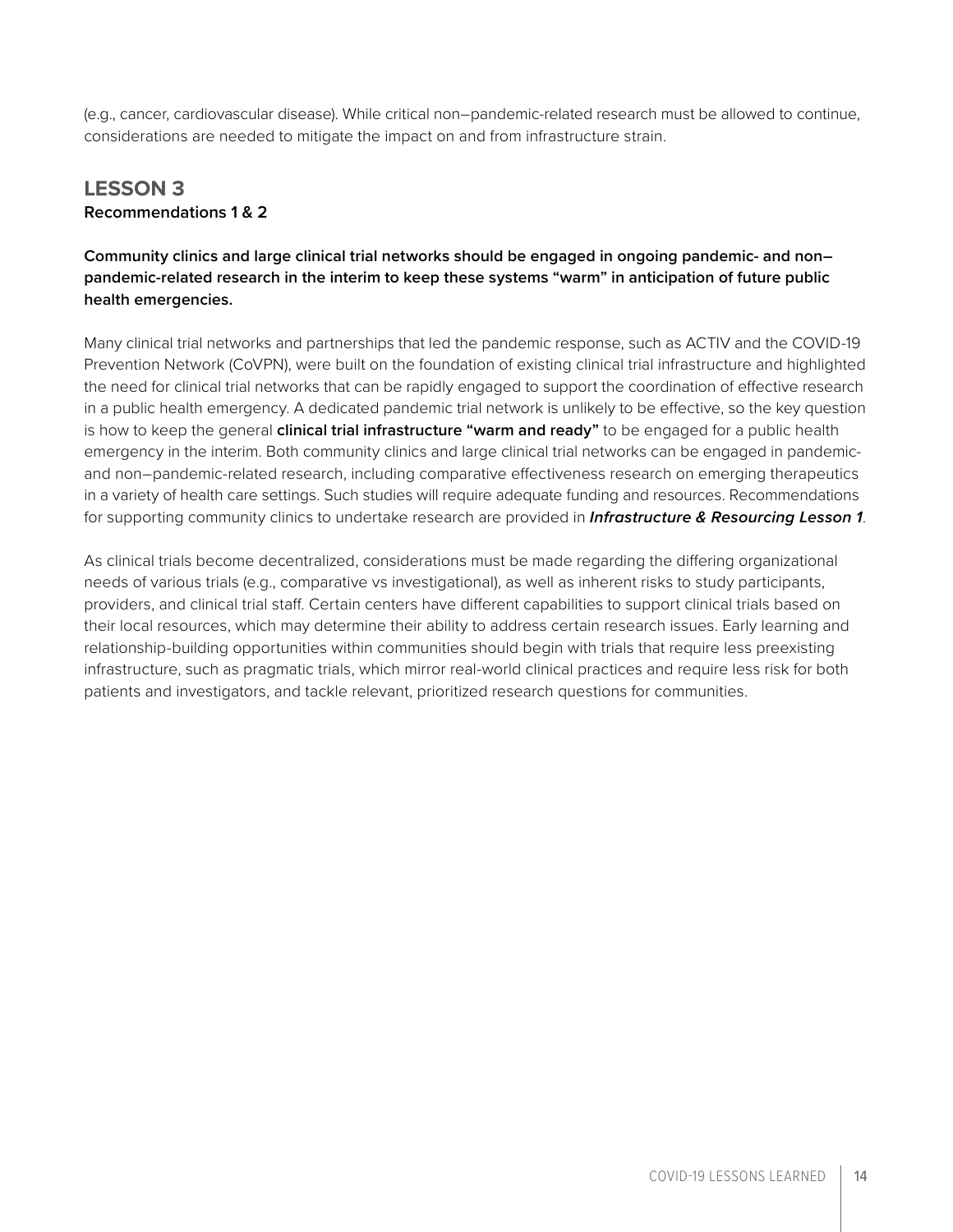# <span id="page-14-0"></span>CLINICAL TRIAL EXECUTION

### **Recommendations: Clinical Trial Execution**

- **CTE1:** Reform regulatory oversight to avoid impediments in trial conduct and review/maintain effective public health emergency regulatory flexibilities, including development of best practices for IRBs, indemnity, streamlining FDA collaboration across centers, and fit-for-purpose human resources protection training.
- **CTE2:** Develop tools, best practices, and resources for timely and effective trial participation, including site readiness assessment tools.
- **CTE3:** Assure that regulatory and prioritization framework for priority questions and data requests will generate optimal and timely clinical site participation.
- **CTE4:** Develop a retrospective assessment report for federal agencies, funders, academic and industry partners on driving culture change in pandemic trial participation, informed by clinical and patient communities. Engage and leverage "early adopter" health systems and community providers to link effort to clinical trial culture change.
- **CTE5:** Improve technology support, capacity, and motivations: capabilities for automated clinical trial data collection via electronic health record and electronic data capture integration, automated lab data, tools for remote patient monitoring and data collection, electronic registries (for natural history and conversion to trials), and registry/trial payment incentives to encourage adoption.

### **LESSON 1 Recommendations 2 & 4**

#### **Systems must be in place early to support research within traditionally nonacademic hospitals and community care settings.**

In considering how to support research within the community setting, it is important to build mutually beneficial relationships between academic and community centers that nourish and serve one another. These relationships take considerable time that is not available during a public health emergency. Efforts must be made to **nourish these relationships** before they are needed for a pandemic response, which will allow for natural expansion to accommodate urgent needs.

Fundamentally, health care systems are designed to treat patients in a safe, responsible manner. When asking these systems to expand their clinical capacity to include research, it is important to be mindful of where vulnerabilities exist that may compromise patient care. **Support will be needed** (See Figure 4.) to help community centers understand and mitigate the potential risks, not only for their patients but also their payrolls, reputation, and staff morale. Reassurances will be needed that investigational agents have been carefully vetted and prioritized before being tested in their patients. Payrolls are already strained in many settings, and systems may not be willing or able to accommodate large payroll expansions needed to support clinical trial administration. Additionally, the added workload and stress of regulatory compliance, which can sometimes feel at odds with the needs and interests of the people who are participating in research, can place strain on staff morale.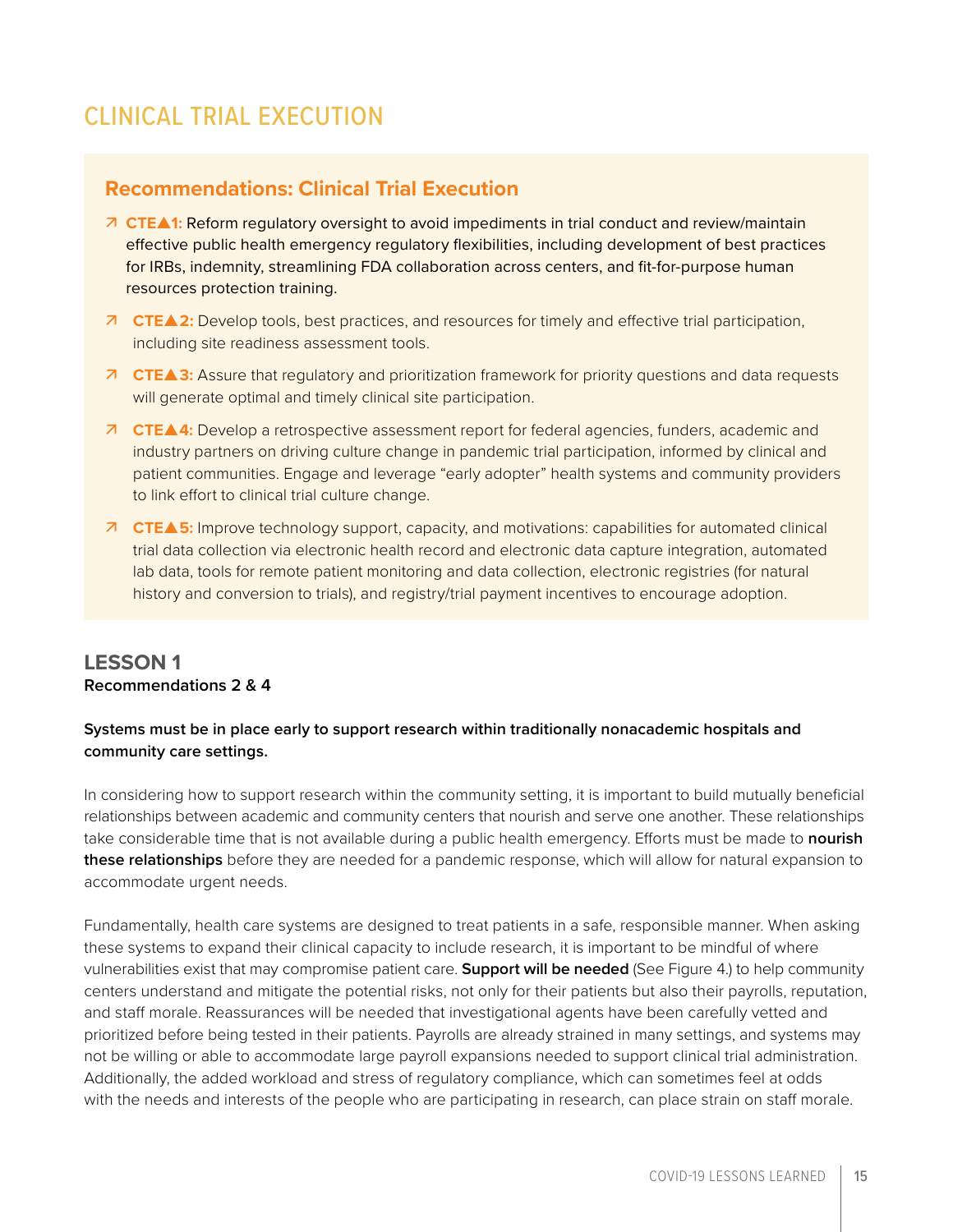If health care systems have access to the infrastructure and support to undertake these efforts, as well as representation in the design and steering processes, they may be more willing and able to participate.



**FIGURE 4.** Support research within traditionally nonacademic hospitals and community care settings.

Integration within the community setting will also require a **culture change** that fosters participant understanding of their role within the clinical trial process. Successful engagement of patients and providers within the community will require reframing the narrative around clinical trials and presenting a true story about what it means to work together with the health care delivery team to find solutions that will benefit the community.

To support community research, new pathways are needed to **develop clinical trialists** within these settings and to engage people at all levels of the research pipeline, including pharmacists, PhDs, and research coordinators. There is a need to rethink the MD-centric clinical trial investigator model that has historically been utilized. Pharmacists and clinical hospitalists, for example, are effective "boots on the ground" who can serve important clinical trial functions. Additional infrastructure and support for pharmacy is also needed, particularly for inpatient clinical trials. Investigational pharmacy is a unique field, and many sites do not have this kind of support.

#### **LESSON 2 Recommendations 2, 3, & 4**

#### **Dedicated efforts are needed to address both systemic and patient-level barriers to support diverse participation in clinical trials.**

During a public health emergency, people are eager to help. However, across clinical trials, many populations remain underrepresented. Within the scientific literature, much of the discussion is one-sided, focused primarily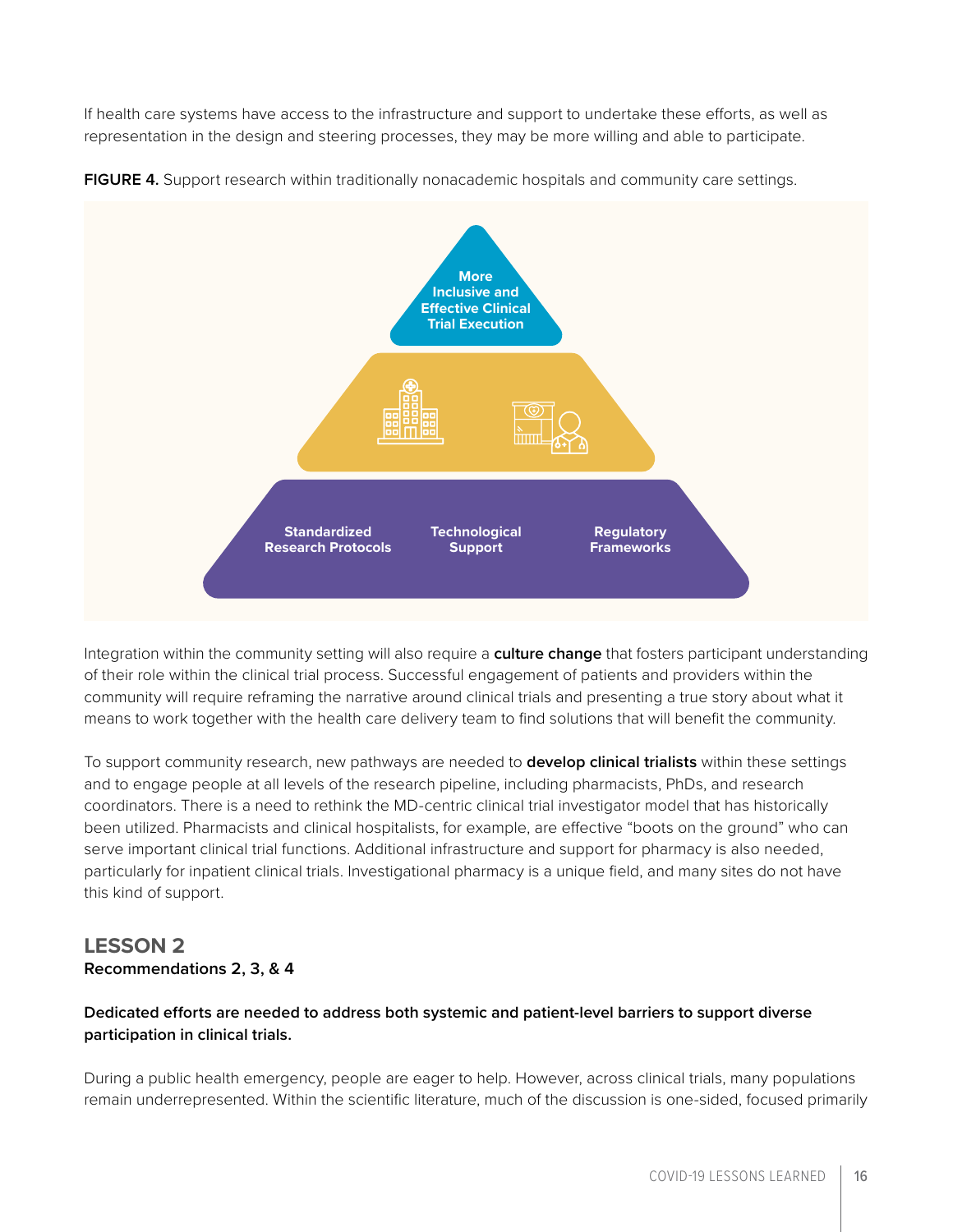on patient-level barriers (i.e., mistrust). Systemic barriers and upstream **social determinants of health** are often left out of the conversation, which represent key opportunities to affect change. Solutions promoting diverse clinical trial participation will not be based solely on individual decision making, and it is important to understand the ways in which systemic interventions can promote change. Specific social determinants of health, including access to high-quality health care, language barriers, and clinician biases, should be considered when designing clinical trials and developing inclusion criteria.

Clinical trial diversity should reflect the burden of the disease or condition. To this end, traditional **inclusion and exclusion criteria** for clinical trial participation must be reevaluated. The narrow scope of these criteria often has the unintended consequence of excluding the most vulnerable—and clinically relevant—populations, including those who are medically underserved, people with comorbidities, and people with disproportionately greater health risks. As a result, findings from studies with narrow enrollment criteria may have limited generalizability, with important implications for health equity.

Building trust within communities is necessary to support diverse clinical trial participation and will take time and prioritization of efforts across all sectors. Successful recruitment of diverse clinical trial populations during the COVID-19 pandemic were based on **direct engagement and physical outreach** with target populations, including working with faith-based and community organizations to promote educational efforts. As part of these efforts, anxieties and fears surrounding clinical trial participation must be directly acknowledged and addressed in a sincere and authentic manner. Strategies to address hesitancies should be incorporated at all levels of the clinical trial process.

Enrollment of minority or underserved populations in clinical trials may require additional support and resources to not only enroll but **retain** these patients in trials. Transient populations, for example, may benefit from outreach to facilitate completion of trial requirements. These additional requirements should be considered early in the planning process, and costs to support these needs should be built into funding models.

### **LESSON 3 Recommendations 1, 3, & 5**

**Effective clinical trial execution requires standardized and fit-for-purpose research requirements and clinical trial guidance, which may be achieved through simplification and standardization of protocols and frameworks.**

As clinical trials expand into the community setting, there is a need for **standardization and simplification** of research protocols. Many aspects of clinical trial administration and regulatory requirements remain challenging, including contracting and IRBs, and it can be difficult for smaller care networks to navigate these processes. In addition to support and training to overcome these barriers, standardization and streamlining of these requirements will support the diversification of the broader clinical trial ecosystem.

Inherent in the standardization of clinical trial requirements is the simplification of clinical trial tools. In the early stages of the COVID-19 pandemic, limited guidance was provided on the utilization of practical tools related to clinical trial execution and data storage. Experiences from the pandemic highlighted the lack of a **holistic data collection framework**. As guidance is developed on proper clinical trial design, considerations should be made to the development and use of such tools, with emphasis on accessibility, usability, and validity. Integration of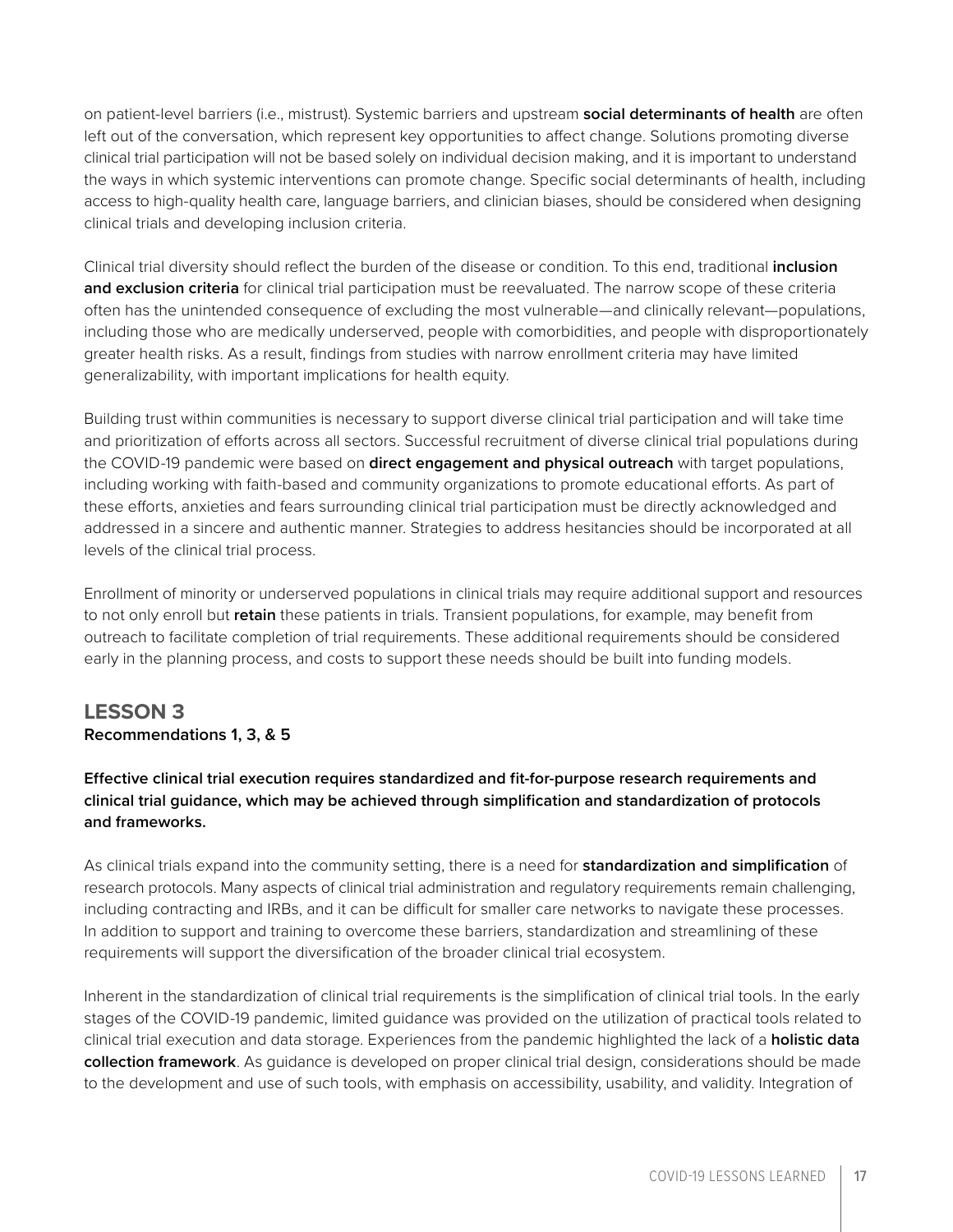these tools within clinical trial guidance will support the development of robust and harmonized data collection strategies and address data utility, interoperability, and regulations related to data privacy. Proactive consideration of the requirements and limitations of international use can extend the impact of these protocols.

As clinical trial standards and guidance are developed, "fit-for-purpose" requirements are needed. Because pandemic research aims to move quickly and efficiently, requirements for clinical trial intensity should be tiered based on preexisting information. For example, while novel investigational agents may require a more intensive approach designed to detect rare adverse events and potential drug interactions, a simpler approach may be sufficient for a repurposed drug with an established safety profile. Within scientific and regulatory requirements, there is a need for **rigorous modularity** to support rapid and effective clinical trial research.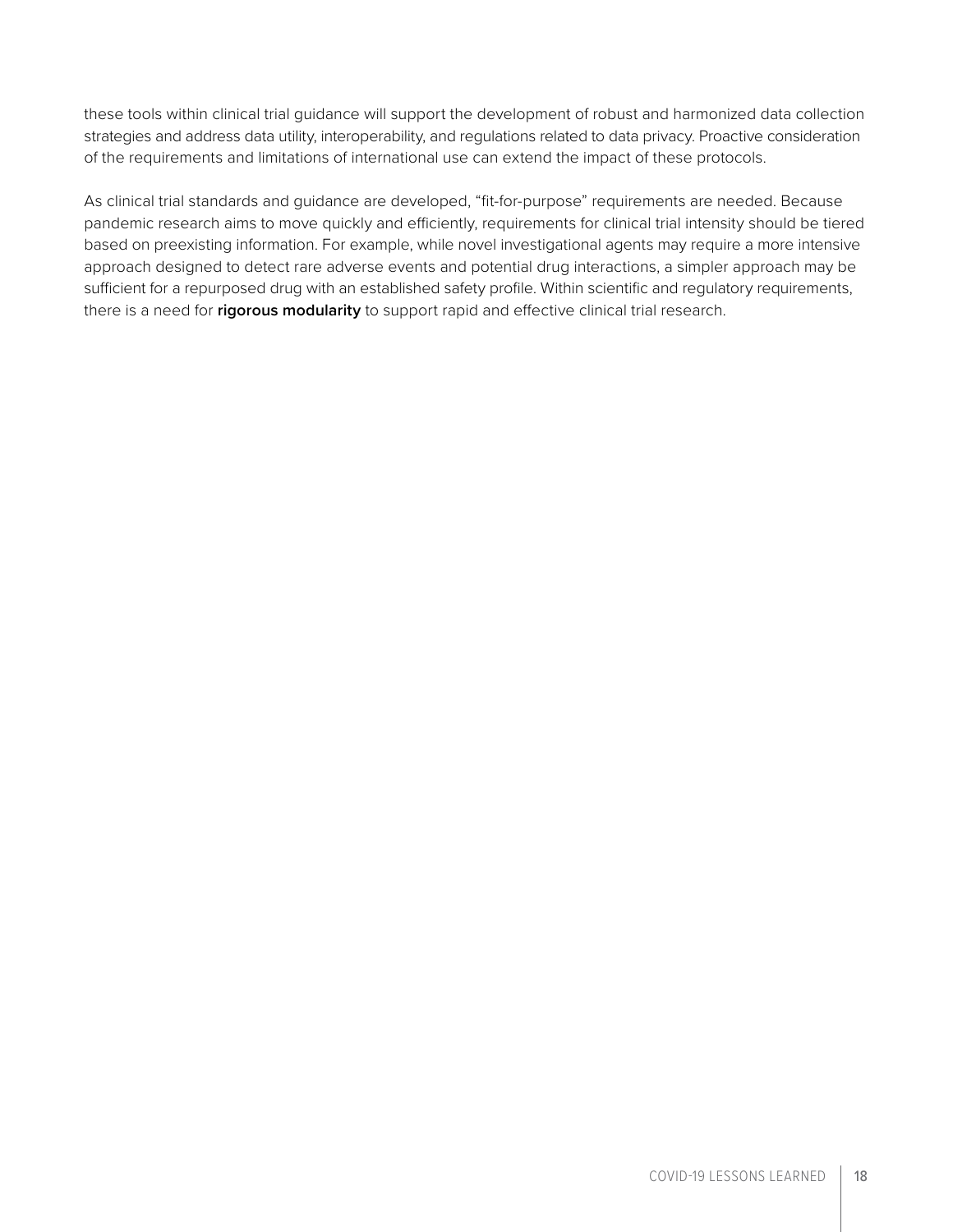# <span id="page-18-0"></span>**CONCLUSION**

The perspectives and experiences shared during this workshop provide valuable insights on the efforts needed to improve response for future public health emergencies and broadly support efficient and meaningful clinical research, particularly in the community setting. While many of these challenges, pain points, and potential solutions have been discussed before, the COVID-19 pandemic has provided the catalyst to enact sweeping changes to the clinical research ecosystem. As Dr. Kevin Bugin voiced during his closing remarks, "This is a very long journey. We're trying to make changes that [people] have been talking about in the clinical research space for years, if not decades." Substantial progress has already been made and will continue to be made as the clinical, academic, and industry communities, as well as the federal government, build upon the lessons learned.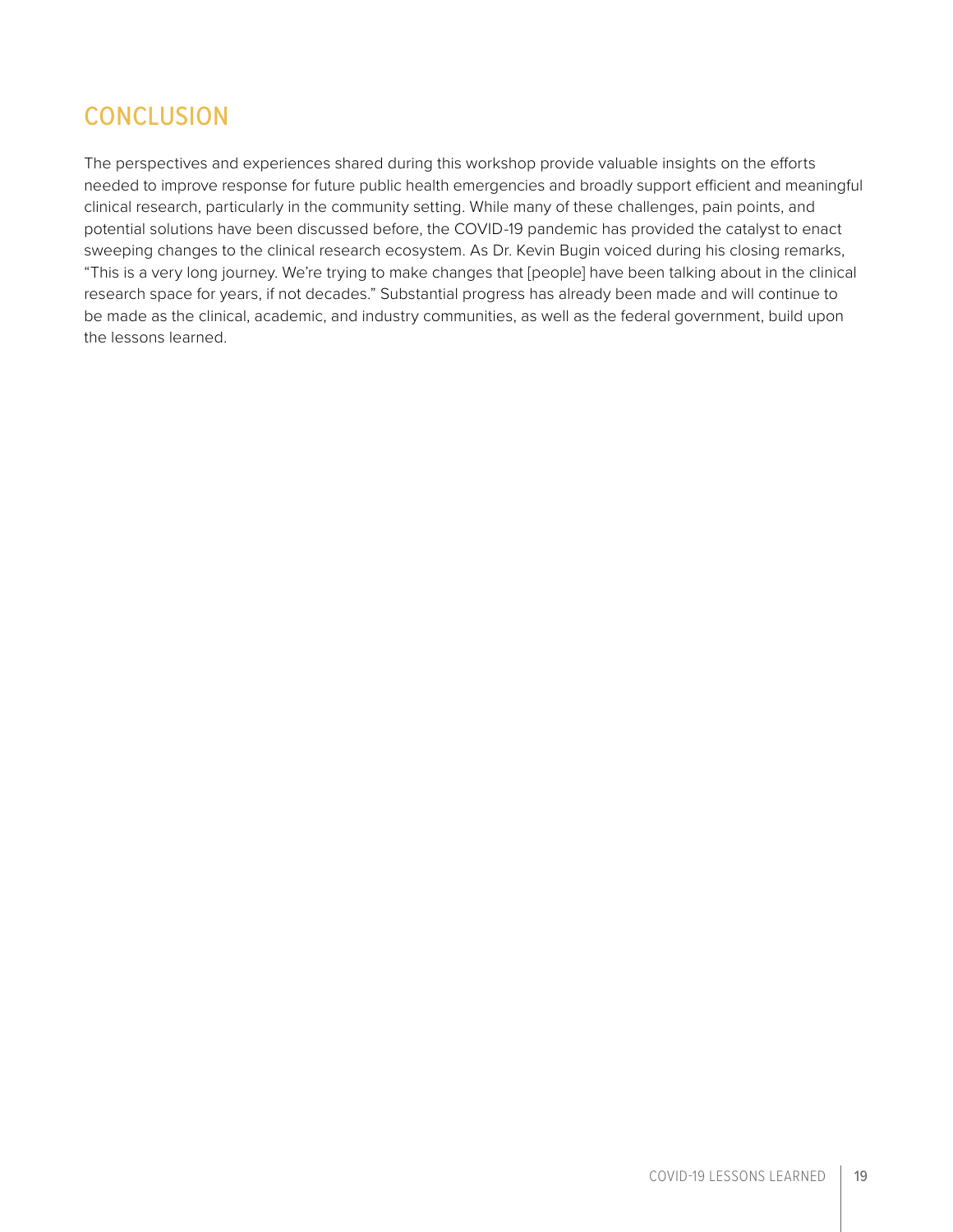# <span id="page-19-0"></span>Appendix STAKEHOLDERS INVOLVED

The following stakeholders shared lessons learned from their organization's experiences and supported the development of the COVID-19 Lessons Learned: Clinical Evaluation of Therapeutics Discussion Document.

## **U.S. GOVERNMENT**

- Department of Health and Human Services (HHS)
	- U.S. Food and Drug Administration (FDA)
	- National Institutes of Health (NIH)
		- º National Institute of Allergy and Infectious Diseases (NIAID)
	- º National Heart, Lung, and Blood Institute (NHLBI)
	- Office of the Secretary (OS)
	- Biomedical Advanced Research and Development Authority (BARDA)
- Department of Defense (DoD)
	- Joint Program Executive Office for Chemical, Biological, Radiological and Nuclear Defense (JPEO-CBRND)
- Veterans Affairs

### **NONGOVERNMENTAL ORGANIZATIONS**

- Accelerating COVID-19 Therapeutic Interventions and Vaccines (ACTIV) at the Foundation for the National Institutes of Health
- National Academies of Sciences, Engineering, and Medicine
- Milken Institute FasterCures
- Clinical Trials Transformation Initiative
- Multi-Regional Clinical Trials Center
- Duke-Margolis Health Policy Center at Duke University
- **TransCelerate**
- Intermountain
- Pharmaceutical Research and Manufacturers of America (PhRMA)
- Biotechnology Innovation Organization (BIO)
- Association of Clinical Research Organizations (ACRO)
- REMAP-CAP (Randomised, Embedded, Multi-factorial, Adaptive Platform Trial for Community-Acquired Pneumonia)
- I-SPY Trials
- Humana